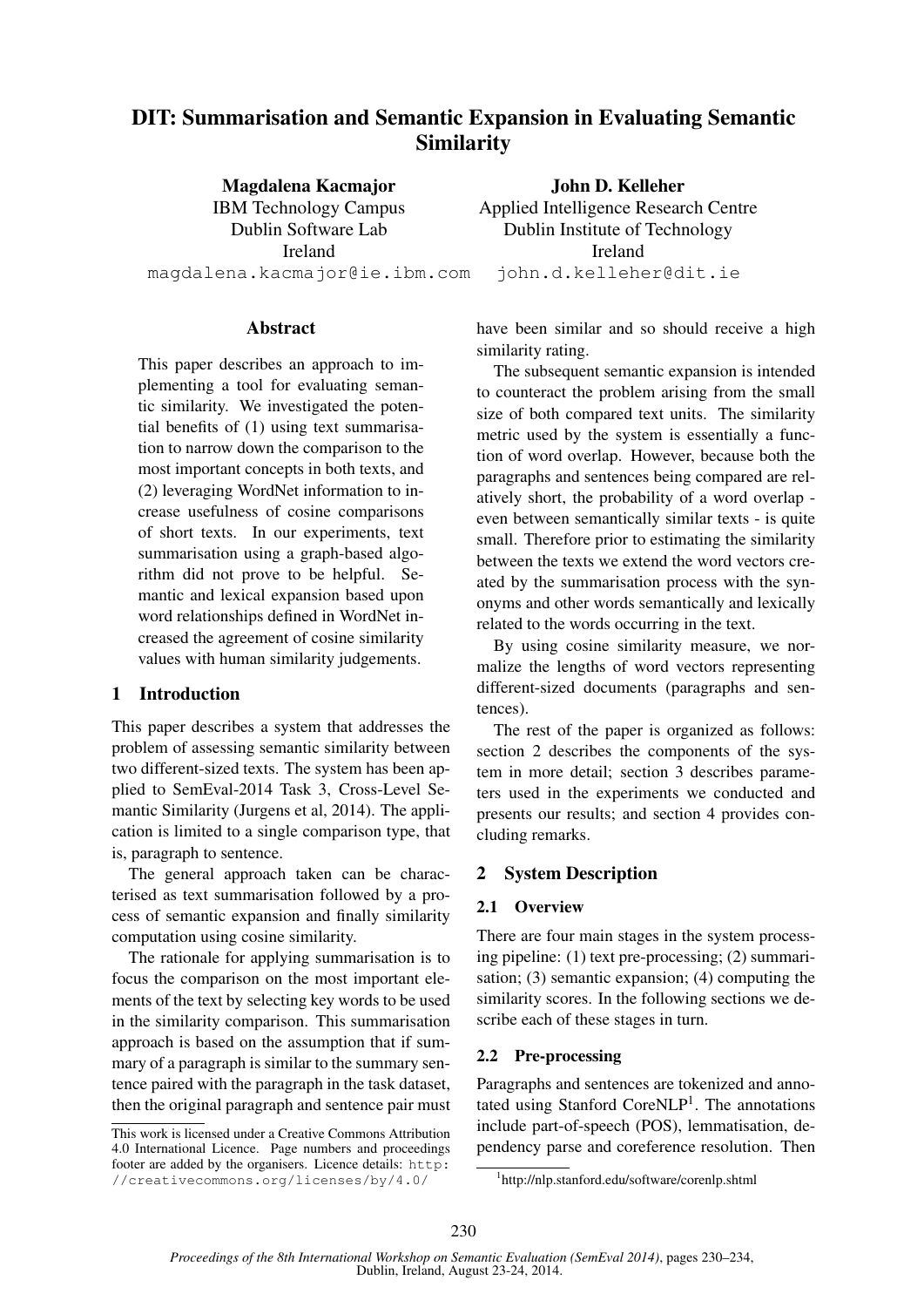the following processes are applied: (a) Token selection, the system ignores tokens with POS other than nouns, adjectives and verbs (in our experiments we tested various combinations of these three categories); (b) Token merging, the criteria for merging can be more restrictive (same word form) or less restrictive – based on same lemma, or even same lemma ignoring POS; (c) Stopword removal, we apply a customized stopword list to exclude verbs that have very general meaning.

In this way, each text unit is processed to produce a filtered set of tokens which at the next step can be directly transformed into nodes in the graph representation of the text. Dependency and coreference annotations will be used for defining edges in the graph.

### 2.3 Summarisation system

Summarisation has been implemented using TextRank (Mihalcea and Tarau, 2004), an iterative graph-based ranking algorithm derived from PageRank (Brin and Page, 1998).

The ranking is based on the following principle: when node  $i$  links to node  $j$ , a vote is cast that increases the rank of node *j*. The strength of the vote depends on the importance (rank) of the casting node, thus the algorithm is run iteratively until the ranks stop changing beyond a given threshold, or until a specified limit of iterations is reached.

To apply this algorithm to paragraphs and sentences, our system builds a graph representation for each of these text units, with nodes representing the tokens selected and merged at the preceding stage. The nodes are connected by cooccurrence (Mihalcea and Tarau, 2004), dependency and/or coreference relations. Next, a unweighted or weighted version of the ranking algorithm is iterated until convergence.

For each test unit, the output of the summariser is a list of words sorted by rank. Depending on the experimental setup, the summariser forwards on all processed words, or only a subset of topranked words.

### 2.4 Lexico-semantic expansion

For each word returned from the summariser, we retrieve all (or a predetermined number of) synsets that have this word as a member. For each retrieved synset, we also identify synsets related through semantic and lexical relations. Finally, using all these synsets we create the synonym group

for a word that includes all the members of these synsets.

If a word has many different senses, then the synonym group grows large, and the chances that the sense of a given member of this large group will match the sense of the original word are shrinking. To account for this fact, each member of the synonym group is assigned a weight using Equation 1. This weight is simply 1 divided by the count of the number of words in the synonym group.

$$
symweight = \frac{1}{\# SynonymGroup} \qquad (1)
$$

At the end of this process for each document we have the set of words that occurred in the document, and each of these words has a synonym group associated with it. All of the members of the synonym groups have a weight value.

### 2.5 Similarity comparison

Cosine similarity is used to compute the similarity for each paragraph-sentence pair. For this calculation each text (paragraph or sentence) is represented by a bag-of-words vector containing all the words derived from the text together with their synonym groups.

The bag-of-words can be binary or frequency based, with the counts optionally modified by the word ranks. The counts for words retrieved from WordNet are weighted with *synweights*, which means that they are usually represented by very small numbers. However, if a match is found between a WordNet word and a word observed in the document, the weight of both is adjusted according to semantic match rules. These rules have been established empirically, and are presented in section 3.3.1.

The cosine values for each paragraph-sentence pair are not subject to any further processing.

### 3 Experiments

#### 3.1 Dataset

All experiments were carried out on training dataset provided by SemEval-2014 Task 3 for paragraph to sentence comparisons.

#### 3.2 Parameters

For each stage in the pipeline, there is a set of parameters whose values influence the final results. Each set of parameters will be discussed next.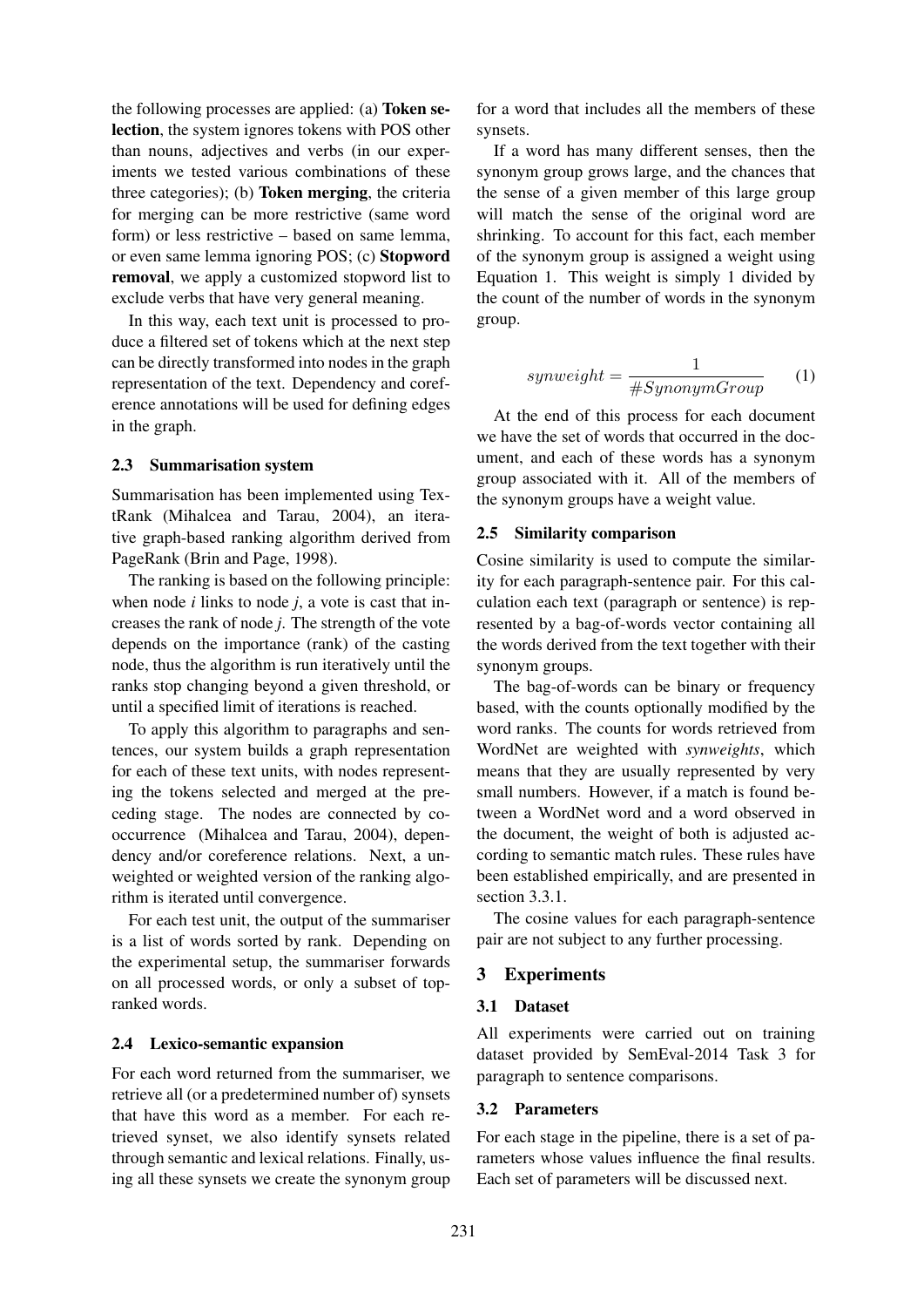# 3.2.1 Pre-processing parameters

The parameters used for pre-processing determine the type and number of nodes included in the graph:

- POS: Parts-of-speech that are allowed into the graph, e.g. only nouns and verbs, or nouns, verbs and adjectives.
- Merging criteria: The principle by which we decide whether two tokens should be represented by the same node in the graph.
- Excluded verbs: The contents of the stopword list.

### 3.2.2 Summarisation parameters

These parameters control the structure of the graph and the results yielded by TextRank algorithm. The types of nodes in the graph are already decided at the pre-processing stage.

- Relation type: In order to link the nodes (words) in the graph representation of a document, we use co-occurrence relations (Mihalcea and Tarau, 2004), dependency relations and coreference relations. The two latter are defined based on the Stanford CoreNLP annotations, whereas a co-occurrence edge is created when two words appear in the text within a word span of a specified length. The co-occurrence relation comes with two additional parameters:
	- Window size: Maximum number of words constituting the span.
	- Window application: The window can be applied before or after filtering away tokens of unwanted POS, i.e. we can require either the co-occurrence within the original text or in the filtered text.
- Graph type: A document can be represented as an unweighted or weighted graph. In the second case we use a weighted version of TextRank algorithm (Mihalcea and Tarau, 2004) in which the strength of a vote depends both on the rank of the casting node and on the weight of the link producing the vote.
	- Edge weights: In general, the weight of an edge between any two nodes depends on the number of identified relations, but we also experimented with assigning different weights depending on the relation type.
- **Normalisation**: This parameter refers to normalising word ranks computed for the longer and the shorter text unit.
- Word limit: The maximum number of topranked words included in vector representation of the longer text. May be equal to the number of words in the shorter of the two compared texts, or fixed at some arbitrary value.

### 3.2.3 Semantic extension parameters

The following factors regulate the impact of additional words retrieved from WordNet:

- Synset limit: The maximum number of synsets (word senses) retrieved from Word-Net per each word. Can be controlled by word ranks returned from the summariser.
- **Synonym limit:** The maximum number of synonyms (per synset) added to vector representation of the document. Can be controlled by word ranks.
- WordNet relations: The types of semantic and lexical relations used to acquire additional synsets.

# 3.2.4 Similarity comparison parameters

- Bag-of-words model: The type of bag-ofword used for cosine comparisons.
- Semantic match weights: The rules for adjusting weights of WordNet words that match observed words from the other vector.

# 3.3 Results

The above parameters in various combinations were applied in an extensive series of experiments. Contrary to our expectations, the results indicate that the summariser has either no impact or has a negative effect. Table 1 presents the set of parameters that seem to have impact, and the values that resulted in best scores, as calculated by SemEval Task 3 evaluation tool against the training dataset.

### 3.3.1 Discussion

In the course of experiments we consistently observed higher performance when all words from both compared documents were included, as opposed to selecting top-ranked words from the longer document. Furthermore, less restrictive criteria for merging tended to give better results.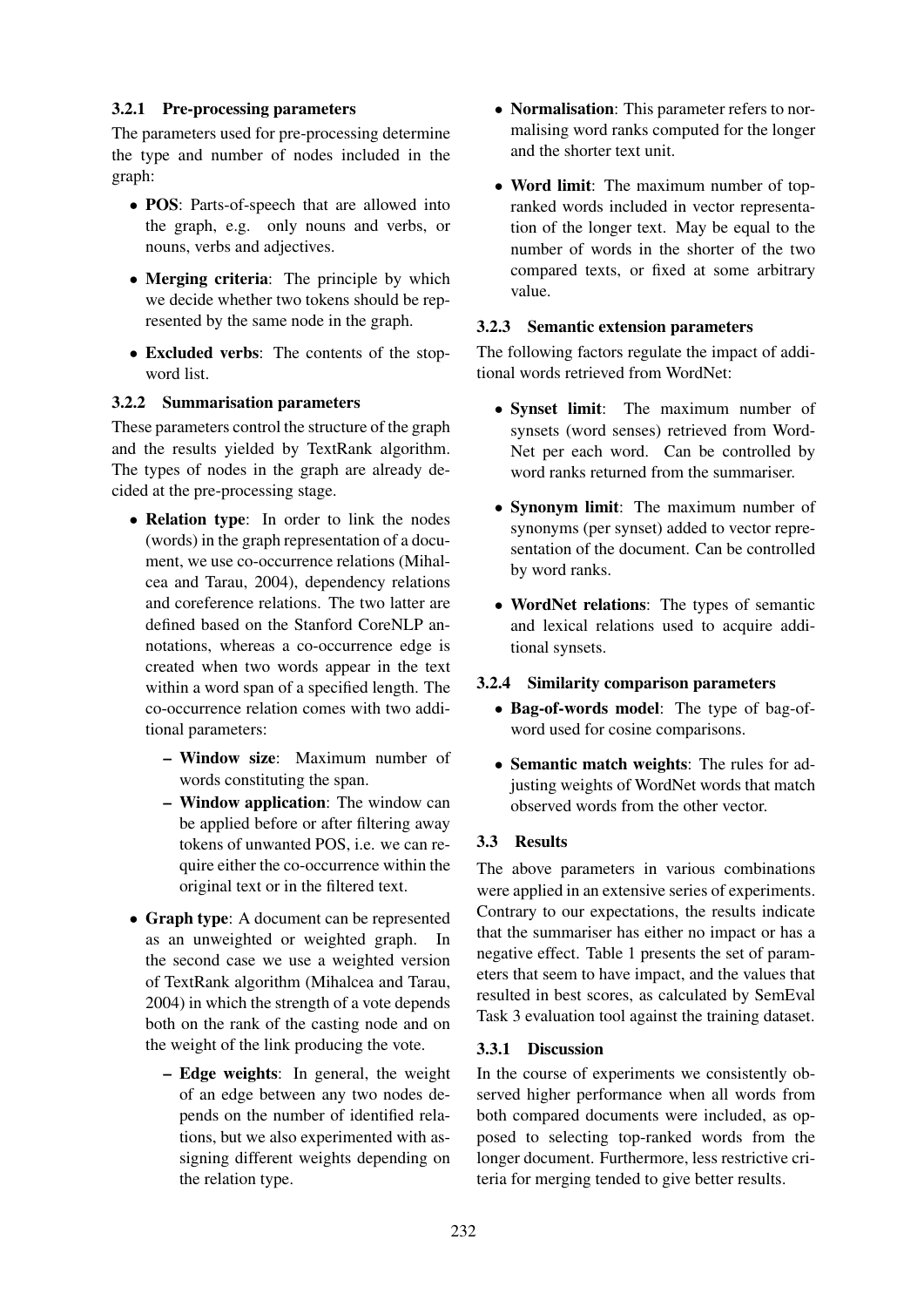| Parameter            | Value                  |
|----------------------|------------------------|
| Word limit           | no limit               |
| <b>POS</b>           | JJ, NN, V              |
| Merging criteria     | lemma, ignore POS      |
| Custom stopword list | yes                    |
| Synset limit         | 15                     |
| Synonym limit        | no limit               |
| WordNet relations    | similar to, pertainym, |
|                      | hypernym               |
| Bag-of-words model   | binary                 |

Table 1: Parameter values yielding the best scores.

We noticed clear improvement after extending word vectors with synonyms and related words. WordNet relations that contributed most are *similar to*, *hypernym* (ISA relation), *pertainym* (relational adjective) and *derivationally related form*. The results obtained before and after applying summarisation and lexico-semantic expansion (while keeping other parameters fixed at values reported in Table 1) are shown in Table 2.

| Expansion<br>Word ranks       | $\rm No$ | Yes   |
|-------------------------------|----------|-------|
| Ignored                       | 0.728    | 0.755 |
| Used to select top-rank words | 0.690    | 0.716 |
| Used to control synset limit  | N/A      | 0.752 |
| Used to weight vector counts  | 0.694    | N/A   |

Table 2: The effects of applying text summarisation and lexico-semantic expansion.

Table 3 summarises the most efficient rules for adjusting weights in word vectors when a match has been found between an observed word from one vector and a WordNet word in the other vector. The rules are as follows: (1) If the match is between an observed word from the paragraph vector and a WordNet word from the sentence vector, the weight of both is set to 0.25; (2) If the match is between an observed word from the sentence vector and the WordNet word from the paragraph vector, the weight of both is set to  $0.75$ ; (3) If the match is between two WordNet words, one from the paragraph and one from the sentence, the weight of both is set to whichever *synweight* is higher; (4) If the match is between two observed words, the weight of both is set to 1.

We received slightly better results after setting a limit on the number of included word senses, and

| Sent.<br>Paragr. | Obs. word | WordNet word   |
|------------------|-----------|----------------|
| Observed word    | 10        | 0.25           |
| WordNet word     | 0.75      | max(synweight) |

Table 3: Optimal weights for semantic match.

after ignoring a few verbs with particularly broad meaning.

#### 3.3.2 Break-down into categories

Pearson correlation between gold standard and the submitted results was 0.785. Table 4 shows the correlations within each category, both for the test set and the train set. The results are very consistent across datasets, except for *Reviews* which scored much lower with the test data. The overall result was lower with the training data because of higher number of examples in *Metaphoric* category, where the performance of our system was extremely poor.

| Category   | Test data | Train data |
|------------|-----------|------------|
| newswire   | 0.907     | 0.926      |
| cqa        | 0.778     | 0.779      |
| metaphoric | 0.099     | $-0.16$    |
| scientific | 0.856     |            |
| travel     | 0.880     | 0.887      |
| review     | 0.752     | 0.884      |
| overall    | 0.785     | 0.755      |

Table 4: Break-down of the results.

# 4 Conclusions

We described our approach, parameters used in the system, and the results of experiments. Text summarisation didn't prove to be helpful. One possible explanation of the neutral or negative effect of summarisation is the small size of the texts units: with the limited number of words available for comparison, any procedure reducing this already scarce set may be disadvantageous.

The results benefited from adding synonyms and semantically and lexically related words. Lemmatisation and merging same-lemma words regardless the POS, as well as ignoring very general verbs seem to be helpful.

The best performance has been observed in *Newswire* category. Finally, given that the similarity metric used by the system is essentially a